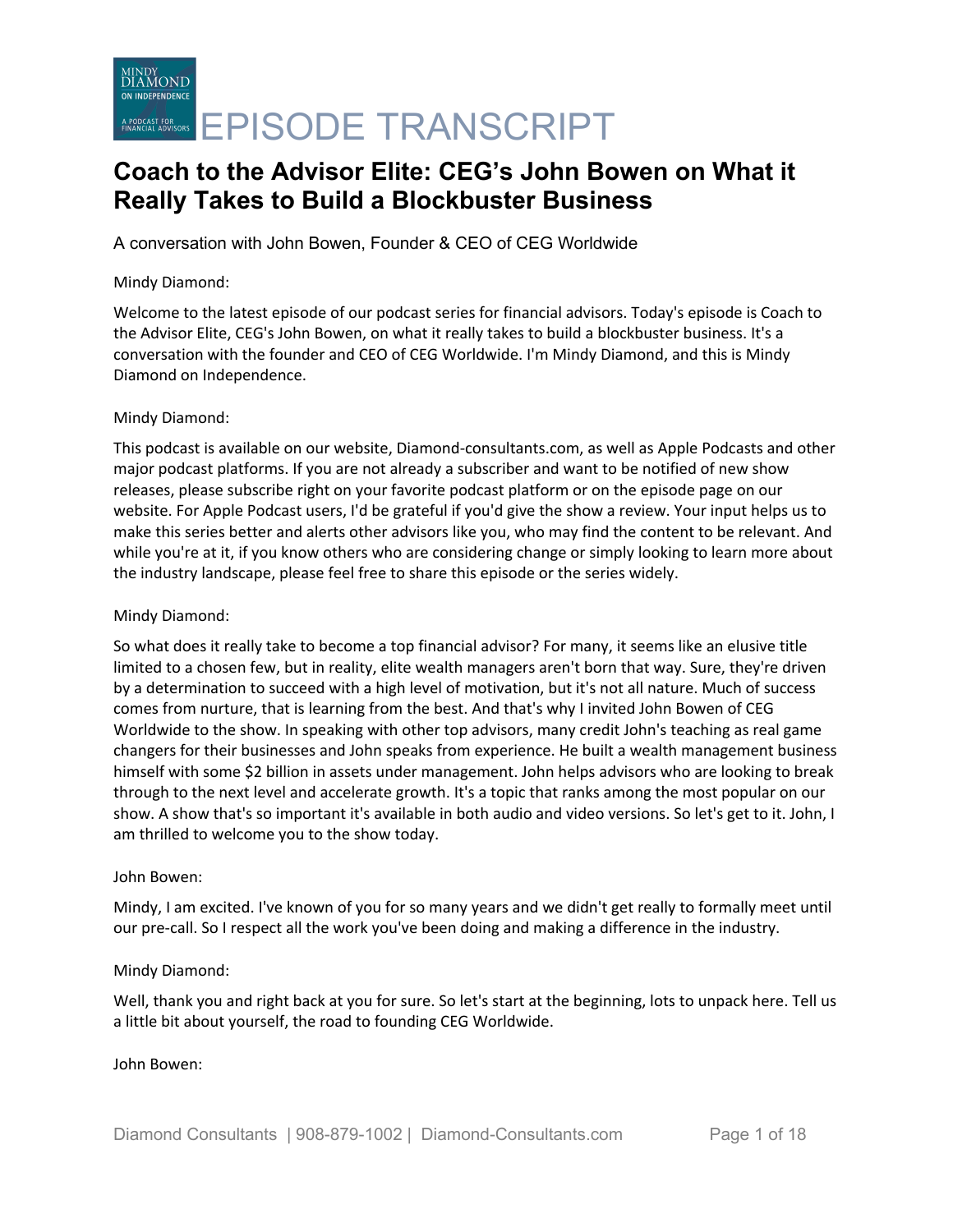A conversation with John Bowen, Founder & CEO of CEG Worldwide

Mindy, it's a strange journey we're all on. And I had the good fortune to be an advisor here in Silicon Valley, came from a small town New York, right place, right time and loved being an advisor, loved making a difference. The challenge was that there was no track really to run on to build a business. And I hired probably every coach or consultant at that time trying to figure it out and I always felt like I was in an entrepreneurial fog. And then we became the largest advisor at Schwab, we were independent and we had a couple billion dollars under management at the time it was in the late '90s. And because we were the largest, we were getting offers really every week to buy the firm. And a couple of my partners were a little older and I was CEO, and we got a ridiculous offer, a 16 times earnings and it was like, "Okay, we need to do this."

### John Bowen:

And we did, and it was... I would've probably stayed being an advisor for the rest of my life on it. But when I took a year off, tried to figure out what did I want to do when I grow up, I was 45, I'm 66 right now. And I kept on remembering that entrepreneurial fog. And I saw the power of research on the investment side, very big on empirical research and said, why don't we create a business where we study the research of being best practices of advisors, the affluent people from a million dollars to the single family offices, as well as the accountants and attorneys. And I thought it would be a fun side project until I figured out what I would do. Well, I'm still doing it. We found in that very first class that we did of coaching that the advisors grew by 58%. And I think I was more surprised than them type thing.

## Mindy Diamond:

Wow. There's so much you said there. So you built this \$2 billion practice that you sold for what is an eye popping multiple, 16 times earnings is extraordinary. What do you think the number one or two things you did in building that business that caused you or made you garner that kind of multiple?

### John Bowen:

Obviously you're going to have a strategic buyer when they're buying at that rate. And that business went on to be sold recently for 10 times what we sold it for, so those processes kept ongoing. And so many of us as advisors, I'll use a theater term, the front stage we're concerned on the look and feel and so on. And that's all important the marketing, the positioning, how you become that preeminent financial advisor, whatever community you're serving, who you're going to be a hero to. And we were good at that, but the second part is creating the systems, the backstage, so that what you promise clients, we call it a value promise, you deliver every step of the way. And unfortunately, in those days, the technology wasn't even there so we had the good fortune being in Silicon Valley. So we wrote a lot of the technology at that time too.

### Mindy Diamond: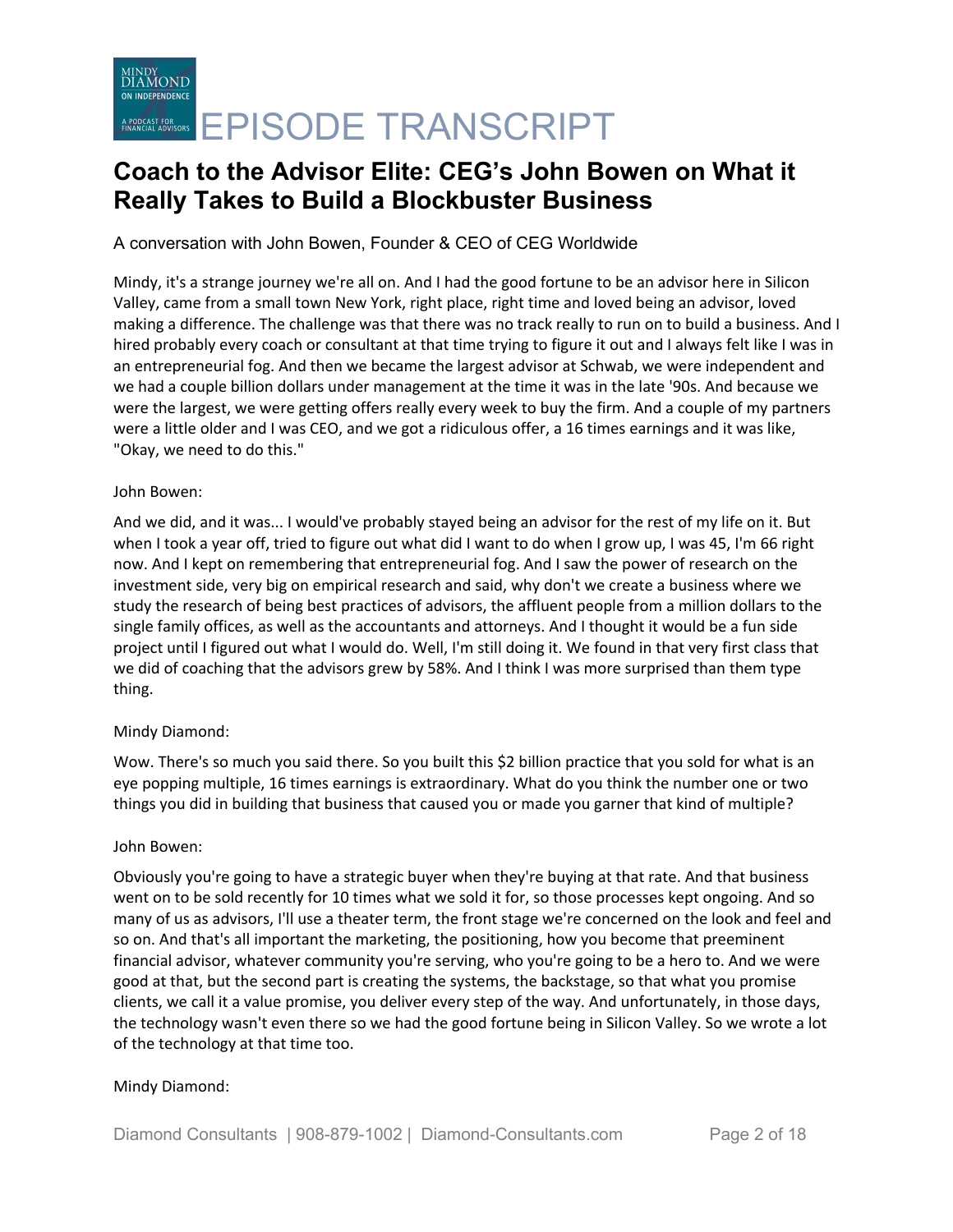A conversation with John Bowen, Founder & CEO of CEG Worldwide

Amazing. So let's talk about this amazing firm you've built, CEG Worldwide. Would love for you to start, just tell us a little bit about its value proposition. I know you coach many of the top advisors in the industry. So tell us a little bit about the firm itself.

#### John Bowen:

Yeah. We really have strong beliefs, Mindy. We believe that every advisor can build an amazing life of significance, taking care of the people they love, the courses they care about, making a difference in the world. And they can do that by really working with fewer but wealthier clients. And they can do it with less effort and quicker than they ever thought possible, and that's everything we do. So it's not just about growing your business, it's having a great life. And one of the ways you do it, and this is how capitalism works as you well know, is as you provide that value for your clients, you can have that happen to you. So building an amazing life of significance for clients.

#### John Bowen:

So we've had this journey we've been on for 20 years now of just systematically building that front stage and backstage for advisors that we have the privilege of coaching so that they could be the preeminent financial advisor in their market. And as you well know, they give you feedback along the way, the markets give you feedback. And then we're doing all the empirical research and lo and behold, we've gotten really good at this now. And that's one of the things we get to enjoy working with very successful advisors, because so many of them know they're capable of a lot more, but they're in that entrepreneurial fog that I was in too.

### Mindy Diamond:

Yeah. So who are your clients? Are they primarily wirehouse advisors, are they an entrepreneur that's building a \$2 billion firm like you, are they everything in between?

#### John Bowen:

It's really everything in between. As you know, there's about 400,000 financial advisors here in the States and we tend to work with the higher end advisors. Those who really want to build a great practice, whether they're lifestyle boutique or an enterprise. And we're pretty evenly divided, one third in the wirehouse category, one third in the independent broker dealer, one third in the RIA nonaffiliated with a broker dealer.

### Mindy Diamond:

Right. So coaching's become a pretty crowded and competitive field. In fact, I'm smiling because I know of several terminated advisors that when they got terminated said, "What am I going to do now?" And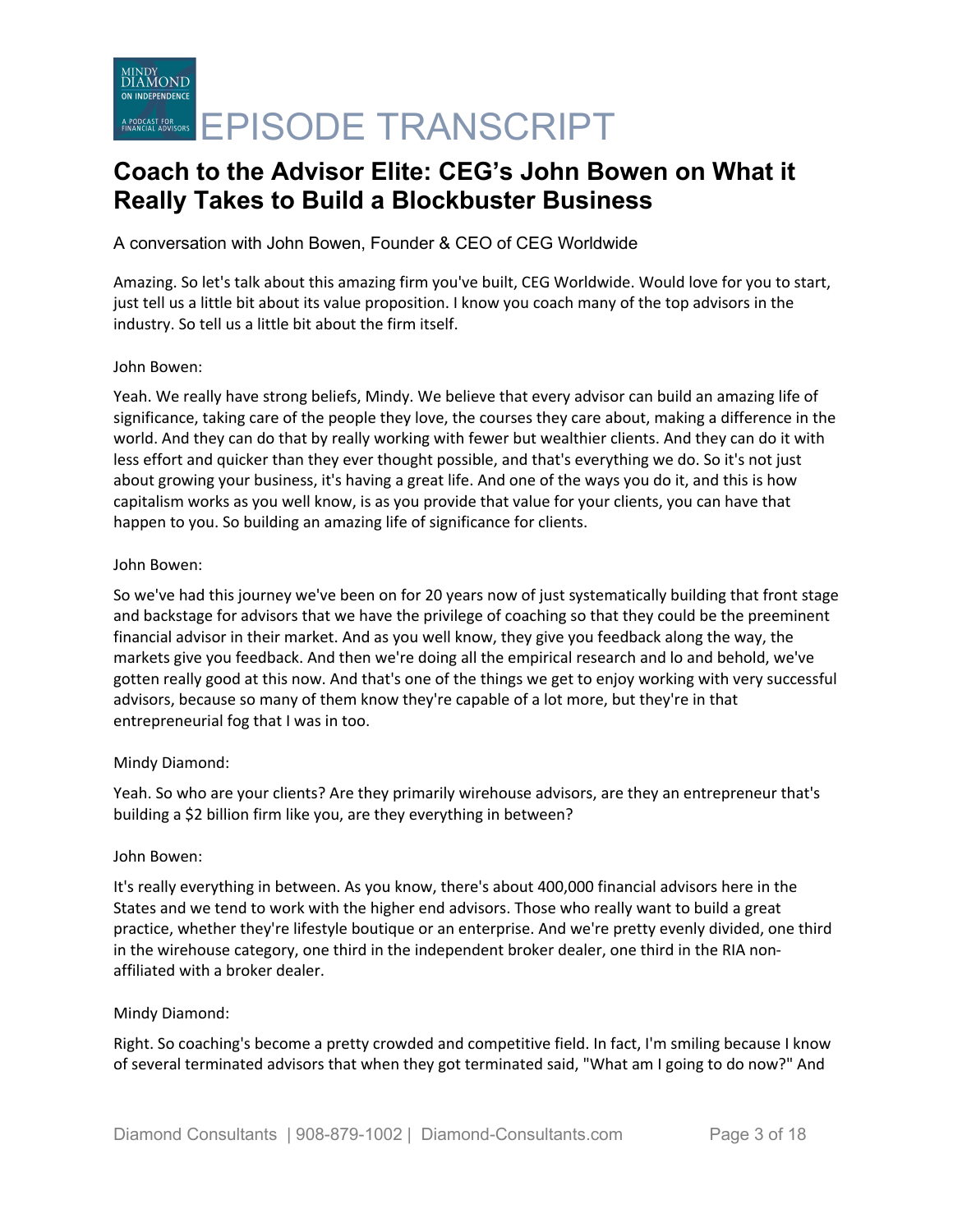MINDY<br>DIAMOND ON INDEPENDENCE ACREARISTERS **EPISODE TRANSCRIPT** 

## **Coach to the Advisor Elite: CEG's John Bowen on What it Really Takes to Build a Blockbuster Business**

A conversation with John Bowen, Founder & CEO of CEG Worldwide

went out and became coaches. I'm wondering, so what is the secret sauce of CEG? How does it differentiate itself amongst a crowded field?

### John Bowen:

It's really interesting. There's a lot of people like me too, that were successful advisors and say, "I'm going to teach you what I did." And we decided not to do that. We decided that we would do empirical research, study best practices of top advisors, what the affluent want from their advisors and then the related professionals. And we took that empirical research and when I really kicked off the firm, Mindy, what I thought I was going to do is just sell the research. And lo and behold, what we found was people bought the research, but didn't use it. And as a fellow entrepreneur you know there's nothing worse than providing great insights and not have them executed. So really that very first coaching program, I had no desire to be a coach. I decided that we would just do a proof of concept and what I found that I loved and my team loved working with fellow advisors, particularly entrepreneurial minded advisors in helping them grow their business.

#### John Bowen:

And really, we don't look that we have any competition and it's not arrogance. The competition we really have is inertia. The market's been really good from 2008 to 2009. There's obviously wobbles along the way, but there's been an explosion of wealth. And most advisors really, it's very easy to just coast on this. And one of the things that we've done is segmented the market and really showed advisors how they can race up what we call the hierarchy of advisor success. And by identifying what the most successful advisors are doing that are building this amazing life of significance. And usually success means different things to different people, but making over a million dollars in net income a year, no matter what channel that you're in, we're able to get people to be able to jump up there very, very quickly.

### Mindy Diamond:

Yeah. So one of my first questions is why use a coach in general? And I want to read you something that I got from your website. Your website says that, "An extraordinary coach shows you exactly what to do, gives you every tool you need to execute and can even do the work on your behalf." That's a bold statement to say publicly, we are extraordinary coaches. So to be honest with you, I can back it up. But I don't think that that's BS because I've spoken with a lot of your advisor clients over the years who tell me you've done extraordinary work. So what is it you think that makes you extraordinary or stands out from the pack?

#### John Bowen:

I look at there's good, great and extraordinary coaches. And a good coach what they do, most of the coaching training, the certifying groups they believe in a concept called active coaching. And what that

Diamond Consultants | 908-879-1002 | Diamond-Consultants.com Page 4 of 18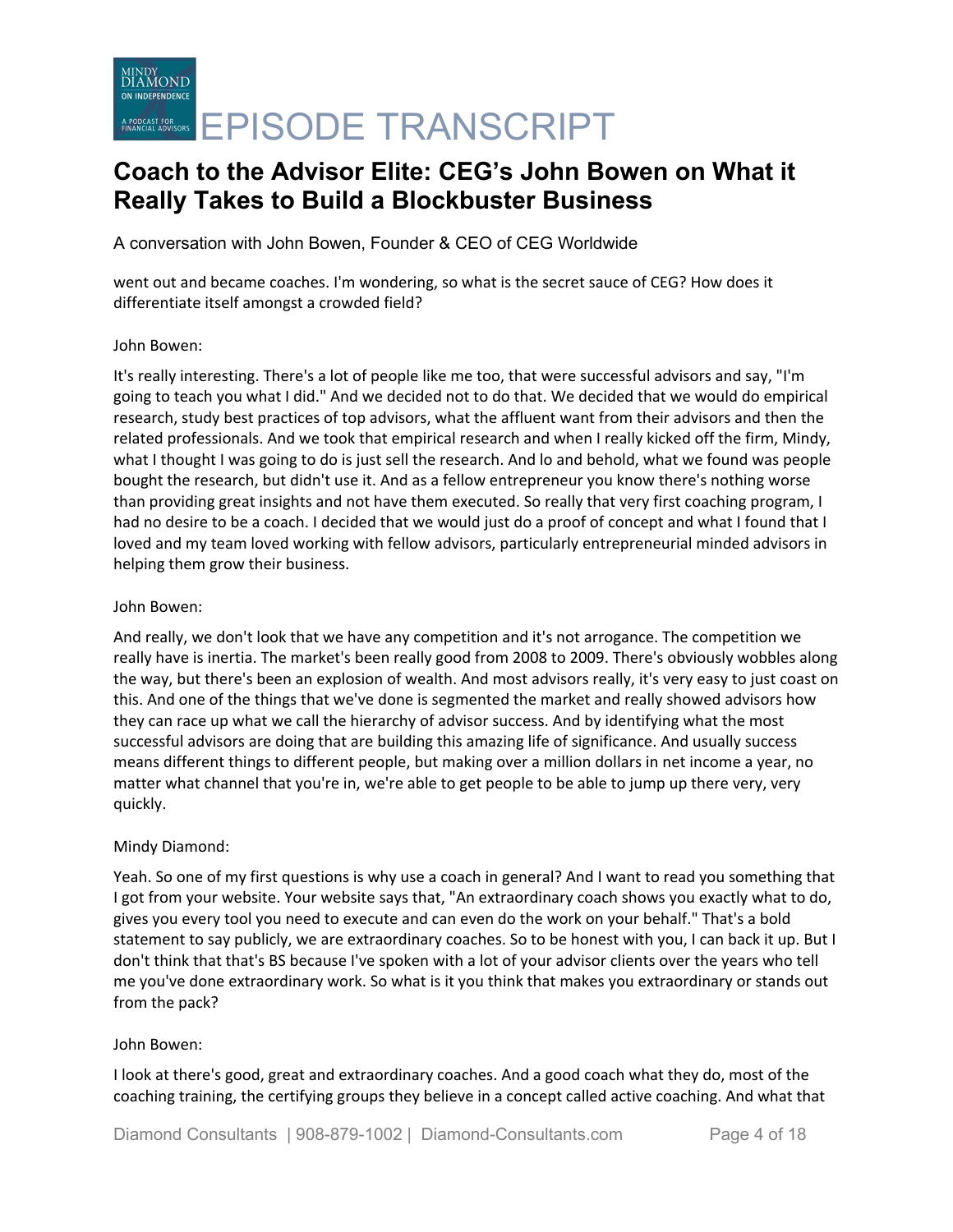## A conversation with John Bowen, Founder & CEO of CEG Worldwide

active part is, is Mindy, if you are getting coached, they believe you have all the answers or you have easy access to it. And these are usually the individuals sometimes a failed advisor, sometimes really talented people, but that's a good coach let's say. A great coach is somebody that... As an advisor, when I was in my entrepreneurial fog, I didn't have the answer, I got to tell you I didn't have the answer, but I knew what I needed. And what I would've loved to have hired is somebody that just gave it to me, put me in the game, coach and run with it. And in too many cases, I had to create the resources, the tools, the whole thing.

### John Bowen:

So when we started CEG, I wanted to be a great coaching organization. When we say, Mindy, that you should say this, we have a script, we have a video, we have every detail of that. And then we go, really I don't know about you, Mindy, if I wouldn't exercise. I need a trainer. I worked out this morning, I had a coach there the whole thing. I'd be the first guy to line up to take the pill. If you could be in perfect shape with just a pill, I would do it. But what I'd really like my trainer to do is do 100 pushups for me and I get the benefit. That would be an extraordinary coach. Well, we said, what could we do to help? Well, let me give you one example. The biggest jump in moving up market is playing well with accountants and attorneys and other professionals, centers of influence because they already have the clients you want when you want to move up market.

### John Bowen:

And I want your listeners, your viewers to think if they could get an introduction of the five best clients from that professional each and every year now, how would that change your life and if they had a few, three to five of these? And I got to tell you 6% in our research of advisors do that, it's kind of crazy. So we said, why don't we do that for them? So six times a year, we do a program called Accelerating your Alliance, where they bring a date, an account or attorney, and we walk them through. And by the end of the program, they usually have no less than one, but up to about three introductions and a track to run on. And this is where you can create tremendous value and that's why I look at extraordinary and we have a whole bunch of those type of examples.

## Mindy Diamond:

Yeah. No, I get that. I want to go back to something you used the word inertia before. It's so funny because I would describe Diamond Consultants the way you just describe CEG that it's not that competition isn't what we fear even a little bit. There will definitely be advisors that won't resonate with us and they want to work with somebody else and they should. I trust that we are good at what we do and those we're meant to work with we will. But I think the single biggest issue for advisors is inertia. And you said it also in that, in this market where the market has been very cooperative. So even advisors who do very little have had their best years yet, what would you say to those advisors about inertia? So even inertia in picking up the phone to reach out to a coach, what's your advice for that?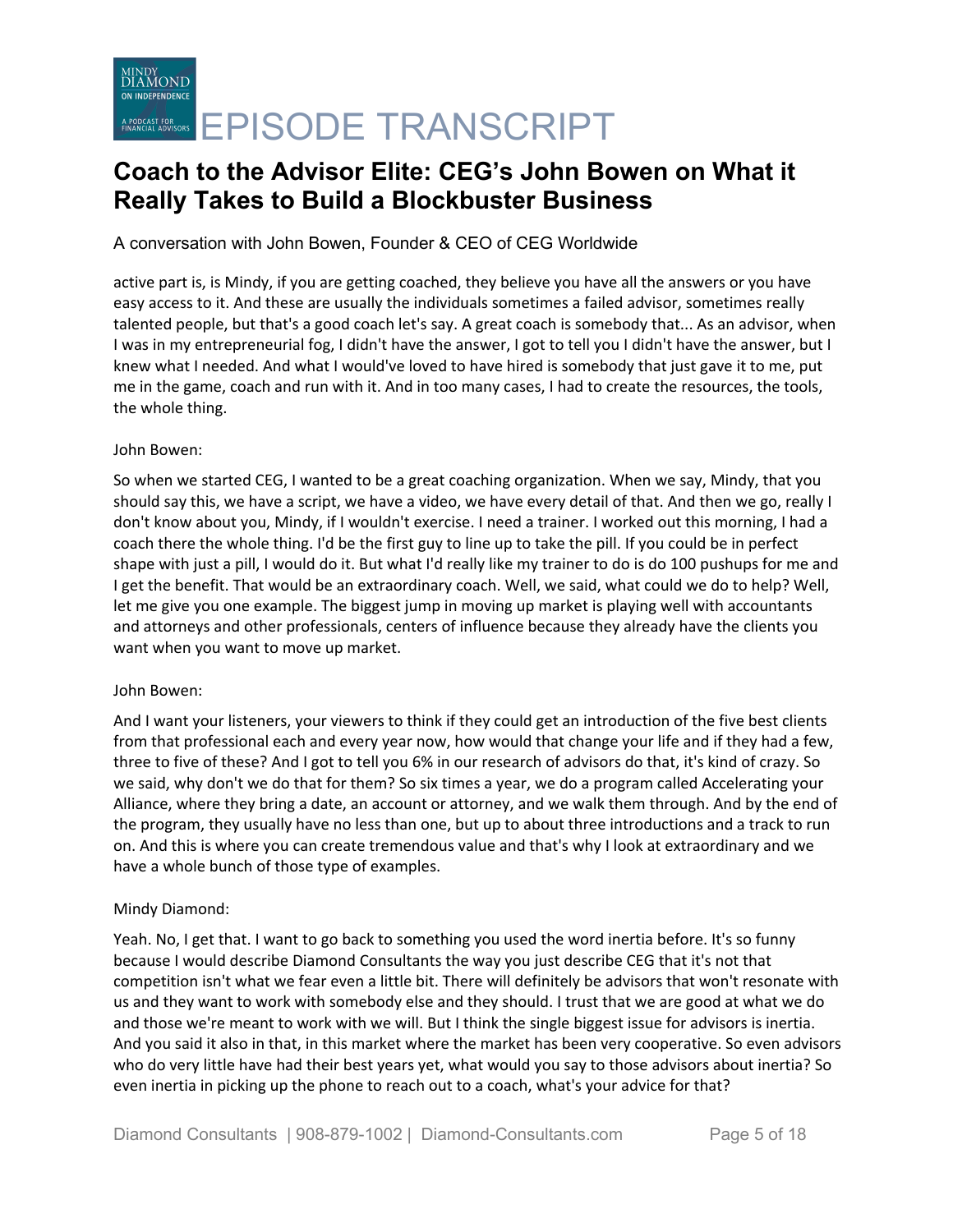A conversation with John Bowen, Founder & CEO of CEG Worldwide

#### John Bowen:

Well, I look at it and let's look at the reality that we see and I know you see it too, in every one of our studies we see super majority of advisors earning less than half the net income they should. And they're working twice as hard as they need to. Well, one of the biggest inertia is time. I just don't have the time to do something, I'm so busy doing this. Well, this is where creating the strategic process to really transform your business, to be where you want to be.

### John Bowen:

I always believe that advisors can do this on their own, they don't need a coach. But what they can do over the next five years working with the right coach, whether it's our organization or someone else, they can accomplish in about 18 months. And I don't know how you feel about time, but if I can save a few years, that's a big deal. And particularly when we start talking about the value creation that's going on here, it's huge. The ability to move up market, get a steady stream of clients with investible assets in the \$5 to \$50 million range, that's a big deal.

#### Mindy Diamond:

Yeah. The other thing that is a killer for a lot of advisors is the concept of good enough that yeah, maybe I could make \$1,000,000, but I'm making \$500,000 and that's way more than I ever expected to make. Or in my world, yeah, there may be things that frustrate me or irritate me and there may be a better way to do it, but I get to be home by five o'clock and coach my kids soccer game and it's good enough. It enables me to be good enough. What would you say to that?

### John Bowen:

Well, let me show you, I'm going to put it on screen what we call the hierarchy of advisor success. And then we segment the market into five areas below \$200,000, the base, what we have is this is people who don't have systems yet. So we're not really going to look at any of the research there, but as we move up from technician making \$200,000 to \$350,000, you can see the outcomes on the top left assets under management, client significance. This is what everybody wants. What we see is they typically focus on investments. They think that's going to be the big difference between, and they make \$200,000 to \$350,000 assets under management, 50 to 100 million clients, 250 to 1,000,000 what we call the mass affluent, which is the most competitive. And the significance is they have a job. What we see the breakthrough, the majority of advisors are below experimenters, they're technicians or entry level.

#### John Bowen:

And what we see is they hit the ceiling of fear and no clear path. When they decide that they can go ahead and really move up from a standpoint of delivering client experience advice beyond simply investing, they go to being what we call experimenters \$350,000 to \$500,000 in assets under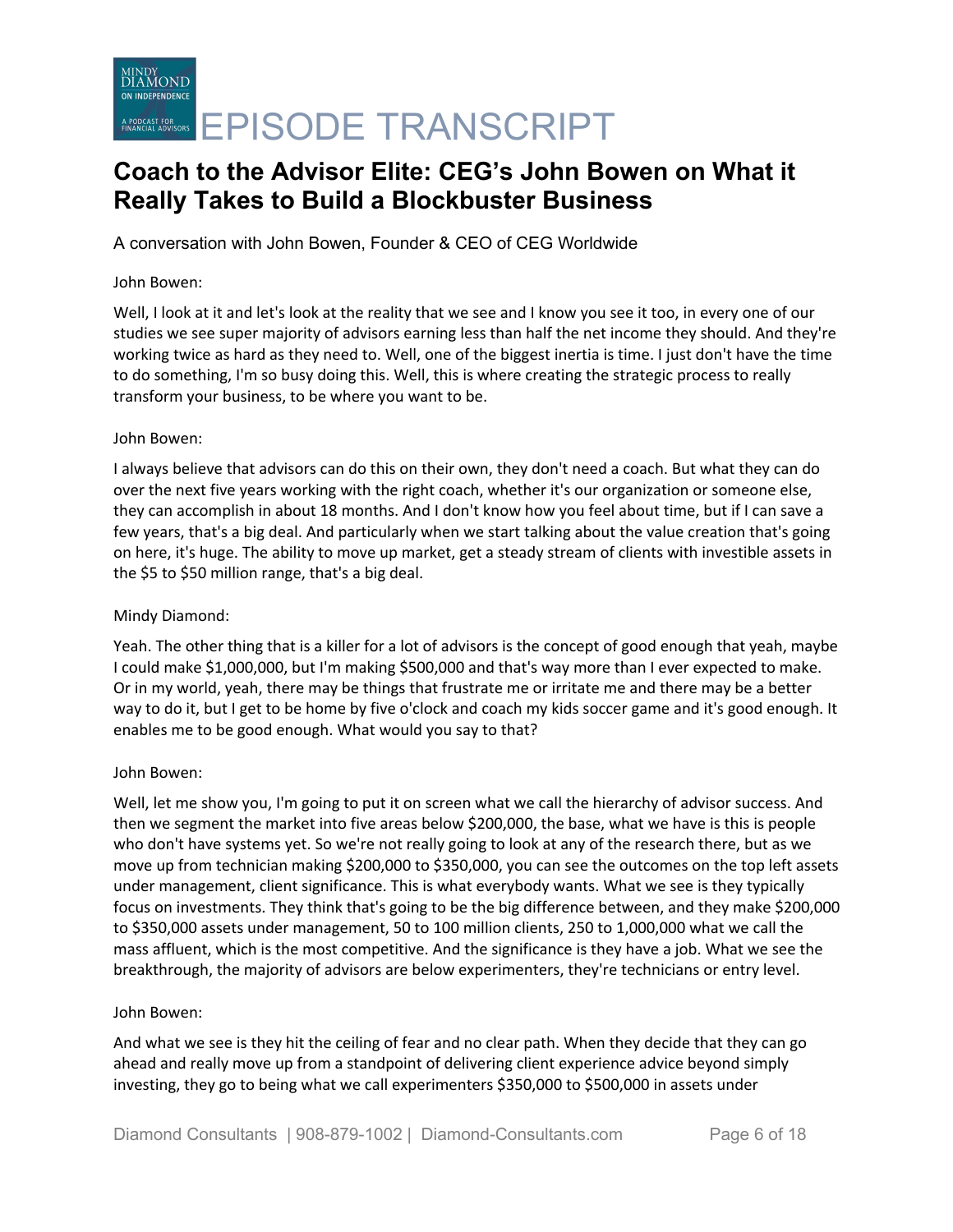A conversation with John Bowen, Founder & CEO of CEG Worldwide

management, 100 to 250 million. The clients are still mass affluent to the really beginning of the affluent up to two million. But the big thing here is they're publicly, successfully and privately stressed out. That's where we see a lot of our clients coming from when they start moving up to the next level. Rainmakers and this is what you were talking about, Mindy, is the good enough. When they hit this, this is the big one they stop at. You're making \$500,000 to \$1,000,000 of net income assets under management, 250 to 500 clients are now in the affluent, the low end of the affluent, a million to five million you've broken through and you're pushing harder.

### John Bowen:

Well, what's happening is you're getting referrals, but they're coming from clients and clients refer laterally or down. So you've raised your minimums, you're now frustrated again, and you're going, "You know what? I hit this ceiling of good enough, I'm going to stop here." And the big thing we say is it's possible to build an amazing life of significance. And the vision to get up to the million is to start working with centers of influence the accountants and attorneys. They're going to refer you their best clients using the right strategic alliance, five to 50 million of investible assets. And all of a sudden, now you're broke through the 500 million, maybe a billion you're on your way. And you get the life you want, you build that amazing life of significance. So we talked about inertia, there's an inertia when you're in that total entrepreneurial fog and you're stressed out, but also when you're going, "Geez, all my friends, every nobody thinks I'm really successful. I am, this is good enough."

## Mindy Diamond:

Yeah, I get that. I think that that's really right. So when people, when advisors get to a place of wanting something more, because from where I sit and I think you would agree, it all starts with the motivation. If someone doesn't really want it, they're never going to follow through on whatever it is you have them do. But let's say you've got somebody who's motivated, they break through the inertia or the theory of good enough and they reach out to you. What are the most typical things they're looking to solve for?

### John Bowen:

The biggest one is growth. Obviously they want to move up market, they want to attract a steady stream of pre-qualified, pre-endorsed wealthy clients. But let me show you one more example on screen. This is the business model of those advisors who are making over a million dollars of net income or more, we call it the elite wealth manager framework. This is what we coach to and what we find is everyone wants this. We want simple and elegant. And what that means is when you first get into the industry, life is pretty simple. And then it gets complicated and as we grow our business, most of us wanted to be a good financial advisor, but at the same time, we've become an accidental CEO and that's frustrating. So the idea is how can we go to, again, back to simple and elegant and make the business or practice indispensable rather than ourselves.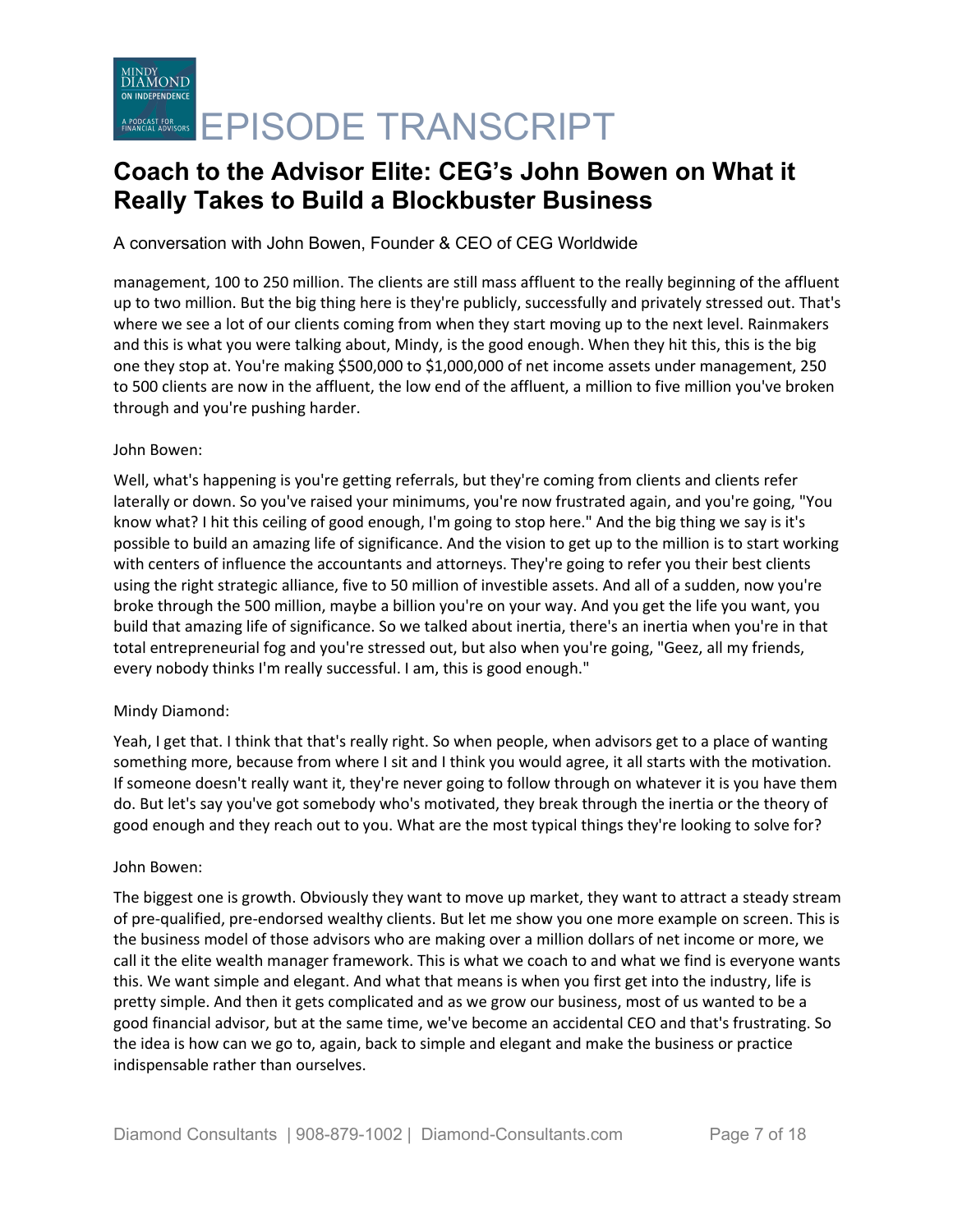A conversation with John Bowen, Founder & CEO of CEG Worldwide

#### John Bowen:

And we want to move up market wealthier clients have the assets under management, so we can have this amazing life of significance. So there are three levers and we find that advisors come for all three levers, clarity of intent. They're really struggling with what do I want to do when we grow up type thing and they could be hugely successful, but they've built something that they really don't want and how can they transform it? Also, they want to know what do the affluent clients, and depending on what level of affluence they want to work with, what is the world class client experience that's going to make them really competitive. So they're not commoditized, they're not just differentiated, they're going to be distinctive so they can become that preeminent financial advisor. And then the last part is what we call wealthy client pipeline. And this is where most people come to us and they're concerned where their next client really big client is coming from.

### John Bowen:

We want them to have that quiet confidence. Now, the reason this model is here, though, is we want to go clockwise. You got to get clear on what you want to achieve, you want to not be reactive, be very deliberate in everything you're doing. And then the same with the world class client experience, we can be distinctive. And then we can go ahead and build that success in attracting that steady stream of prequalified pre-endorsed wealthy clients. And I'll tell you, there's something magical when you're not chasing clients whatsoever. And I know Mindy, you're at this point where you choose your clients. Here at CEG we choose our clients. We only want to work with people we can make a big impact for, and if we're not the right ones, we're happy to point them in the right direction. But we want the advisors that we have the privilege of working with to have that too. And that's really huge.

Mindy Diamond:

You mentioned the term accidental CEO.

John Bowen:

Yes.

Mindy Diamond:

Do you think that's true of an advisor who works for a wirehouse firm who isn't the CEO of a business too?

John Bowen:

There's a lot of discussion on wirehouse independence, so on. And one of the things, as much as there's movement, there's not that much what you would think, and this is markets work and there are values at each of these. I know I grew up on the independent side and I wondered, that was the dark forces for

Diamond Consultants | 908-879-1002 | Diamond-Consultants.com Page 8 of 18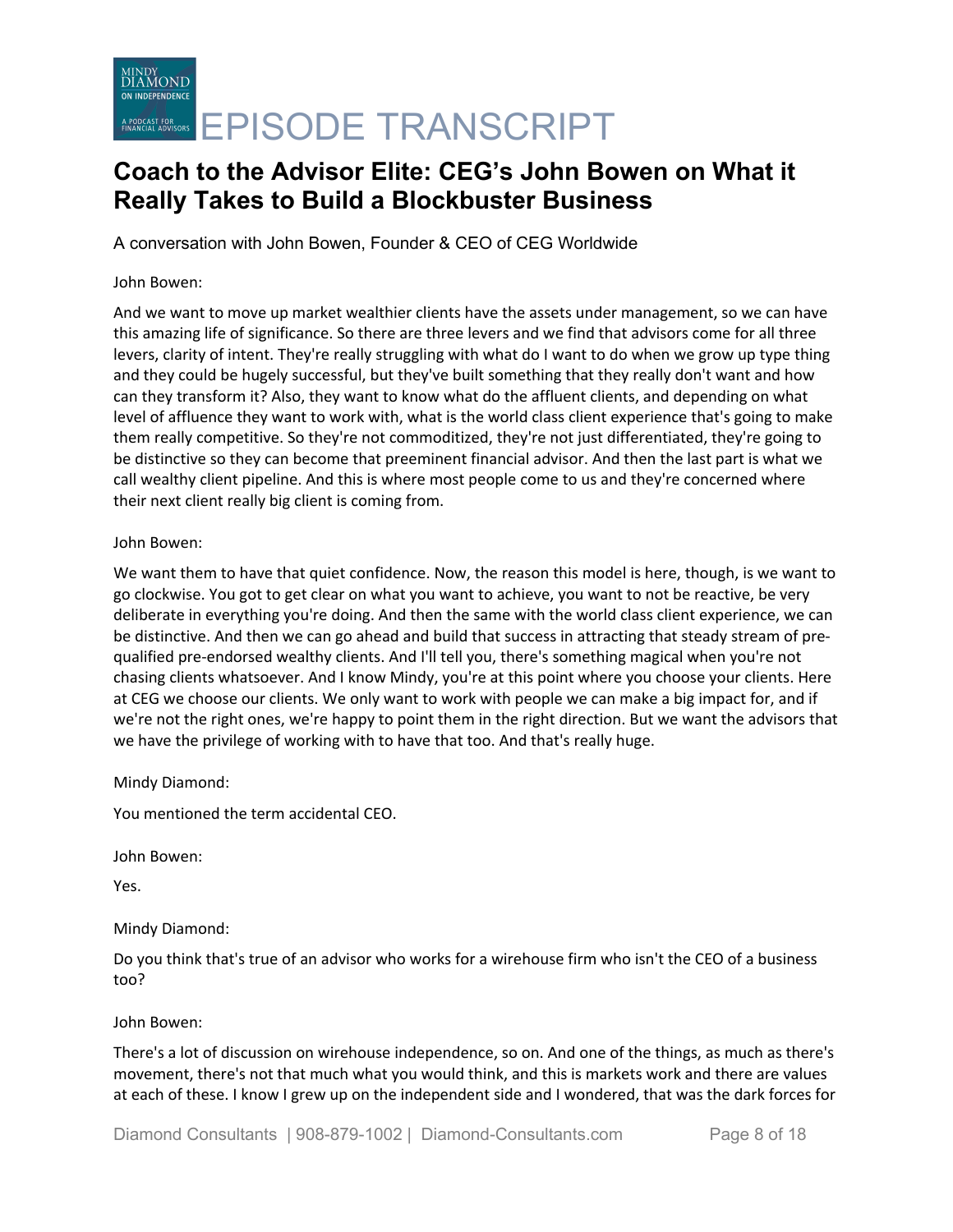## A conversation with John Bowen, Founder & CEO of CEG Worldwide

me, the wirehouses, and then started working with them and there's a lot of really talented people. And I would call them entrepreneur or entrepreneurial minded. They're seeing how they can take the brands and the services, the top ones are consciously choosing their strategic partner, that wirehouse. And they are very much entrepreneurs. They have some constraints because of the overall brand and culture, but yeah, very much entrepreneurial.

### Mindy Diamond:

I agree with you 100%. And I see it in the advisors that I talk with that when an advisor isn't necessarily looking to make a change, but come to us because they're curious, is there something better? Is there other greener pastures, is there a better way to do this? One of the things we talk about is thinking about the business as a business and that's as true, whether you are the CEO of a \$2 billion RIA or you're running a \$2 billion business as an employee advisor at Merrill Lynch. You're thinking about the business as a business, you are beginning with the end in mind, you're thinking about the strategies and things you can do to make it better. And even though it's more than good enough where you are wondering if there are things you could be doing better, perhaps in a different environment. And that's not even a little bit an indictment of one model versus the other, it's an inside job. It's a personal decision, is this working for me and what I want to build long term?

### John Bowen:

Yeah, totally agree. And one of the things we recommend is we should all take a strategic look every year who are our strategic partners, are they the right ones? But the big thing and I'm going to go back to the model just for a second. When we talk about clarity, we want to be clear what we want to build. Where we're going, the business model, wealth management, at the higher end we like virtual family office type structure. Who do we want to be a hero to? And then who are going to be the strategic partners that are going to help us really make this happen? And hopefully we have the right partners and we're going to do this long term and it's going to work exceptionally well, but on occasion we're going to need to change.

### Mindy Diamond:

Yep. So John, in addition to identifying and working the relationships with centers of influence, what are the specific kinds of things that top advisors are doing to really accelerate growth?

### John Bowen:

The thing that we see over and over again is they are becoming, when we think of the model, rainmakers or at the elite level, they're really getting their marketing message clear. And that's why I use the term preeminent. They have positioned themselves as a preeminent advisor in who they want to be a hero to. And they're systematically getting that message out, leveraging thought leadership and it's consistent. And there's this thought, geez, I got to write a book, I got to write all these articles and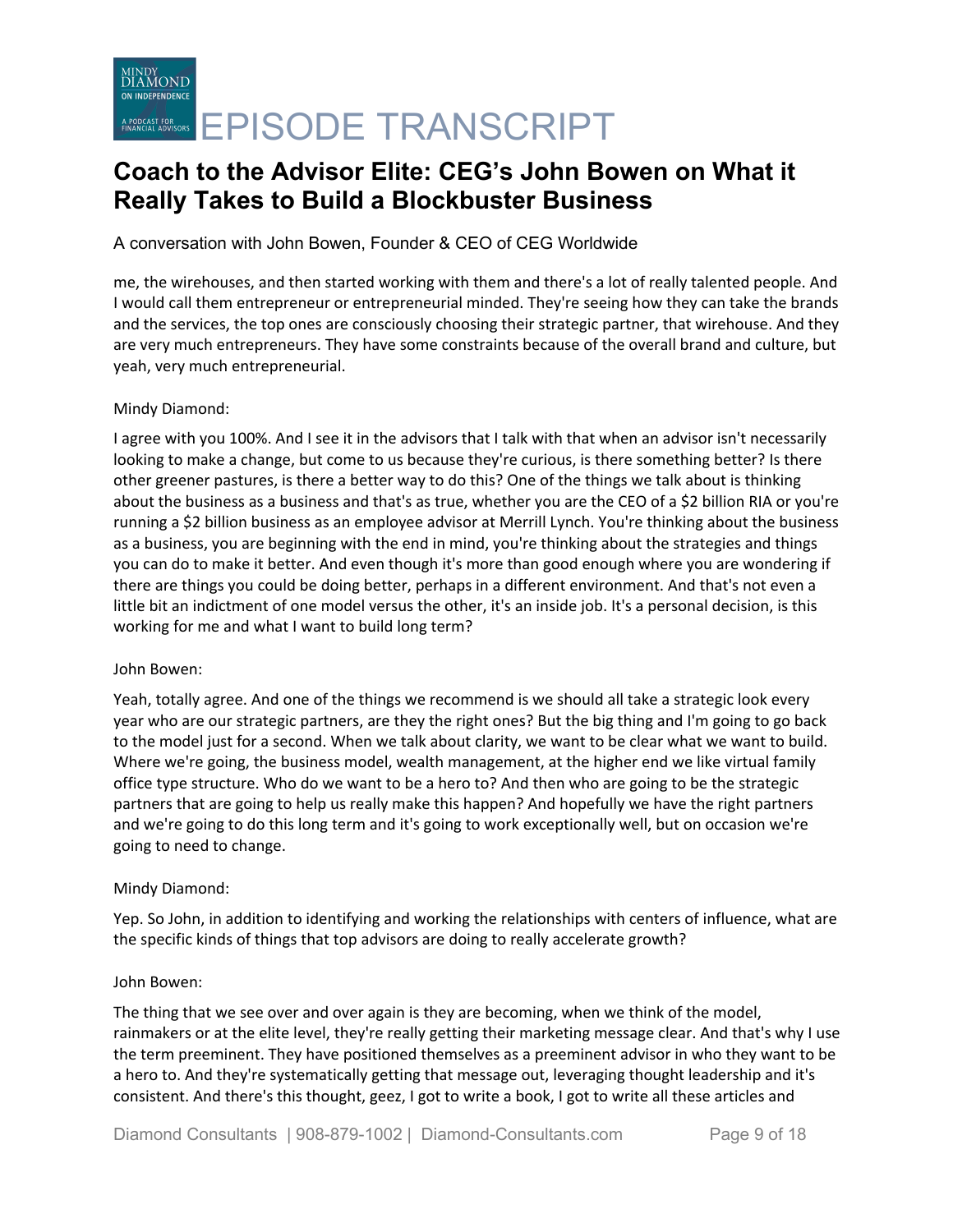A conversation with John Bowen, Founder & CEO of CEG Worldwide

everything. There's a difference between creation where you create it and curation. If you're steadily sharing this messaging and it's coming from you and your perspective, that's going to position you as an expert. And if you think about it, the affluent want to, and particularly as higher level, they have choices. They want to work with an expert, somebody they perceive as an authority.

### John Bowen:

And this is where you've got to take those actions to do it. And we do a lot of studies and we had one study we did a number of years ago and we found that there's five things that the affluent want from financial advisors. They want to help making smart decisions about their money, which is the investment side which the advisors are happy to provide. Second is they need help on mitigating taxes. Third is taking care of the errors, the estate planning side. The fourth is asset protection, making sure the assets are not unjustly taken through litigation divorce. And the fifth is magnifying the charitable gifts. And as you move up market, the super majority are charitable minded and that's really important. And so one of the things you have to position yourself as an expert, and we did a study and we asked this really large group of affluent individuals.

### John Bowen:

Would you like to work with an expert that did those five things, helped to address those concerns? Okay, 99% said yes. We never asked that question again, that was a duh moment. Of course, you would want to have that. I'm worried about the one person that doesn't want the expert. So the first thing is you've got to position yourself to be that preeminent. There's 400,000 plus financial advisors here in the US and why would anyone choose you, particularly someone that has access to so many? And then the other big thing though, is you've got to be able to position yourself well so that centers of influences want to work with you, particularly the accountants and the attorneys. When we study the affluent when we ask them, well, when we ask advisors, where did you get your top five clients? The super majority in every study we've ever done say they got it through referrals of accountants and attorneys.

#### John Bowen:

So when we ask the affluent, we find every study it was 50% or more say they found their primary financial advisor. So one of the things we're big here at CEG is being successful on purpose. If that's where the lion share of the best business comes from, that's what you do. And so that you're positioning yourself preeminent financial advisor with a thought leadership, you're going ahead and creating economic glue working with those professionals. It's not revenue shared, it's helping them grow their business as well. And it's not bringing more clients, actually most of them don't want that. It's helping them understand how they can make more money on their base by delivering more value, their current client list. And the law of reciprocity grows dramatically.

### Mindy Diamond: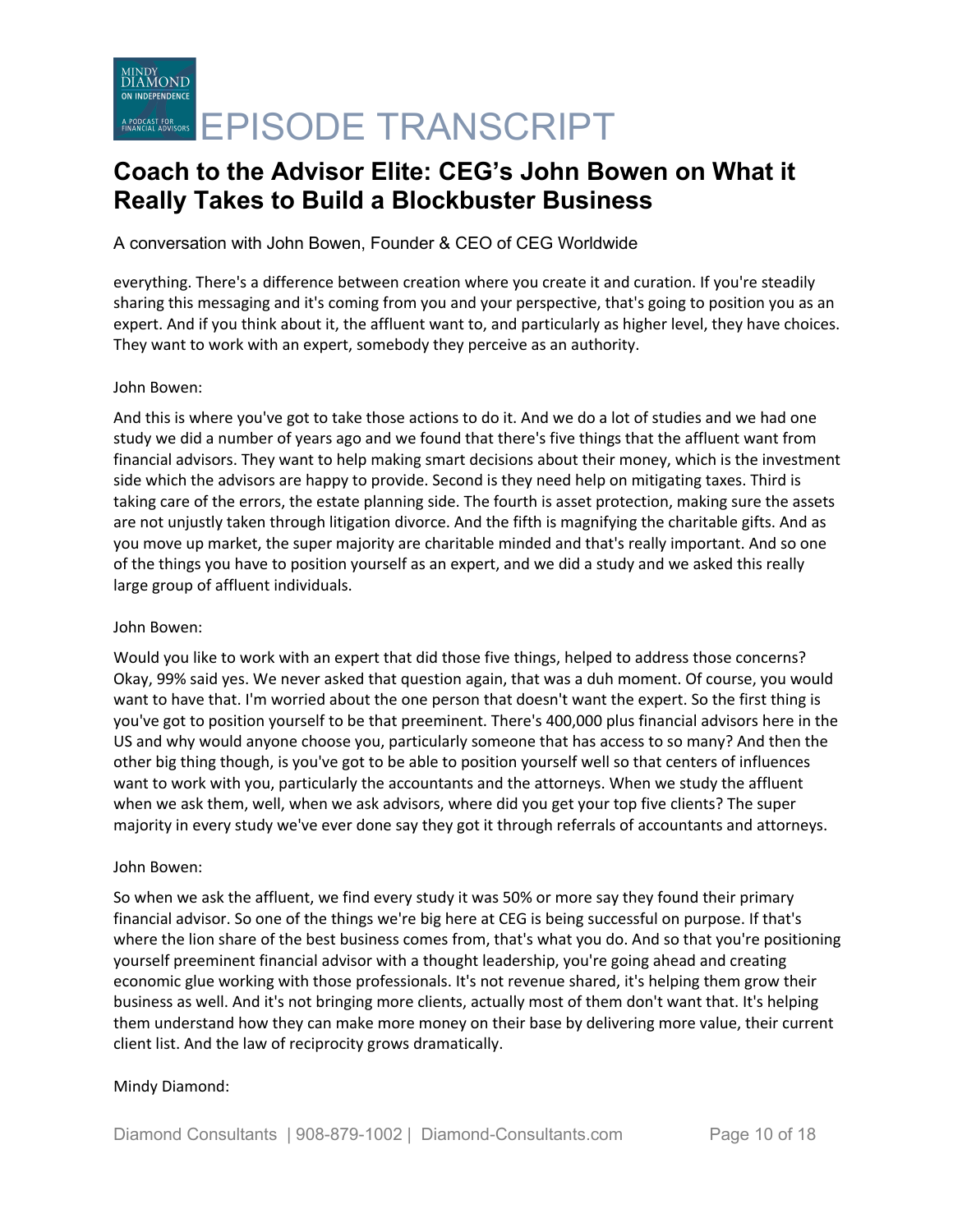MINDY<br>DIAMOND ON INDEPENDENCE ACREARISTERS **EPISODE TRANSCRIPT** 

# **Coach to the Advisor Elite: CEG's John Bowen on What it Really Takes to Build a Blockbuster Business**

A conversation with John Bowen, Founder & CEO of CEG Worldwide

You took the words right out of my mouth. I think that the number one way to get a referral, or it seems to me the number one way to get a referral is to make it clear that there's something in it for the referral.

#### John Bowen:

Right. We call that economic glue.

#### Mindy Diamond:

Yeah. The halo effect, the notion that if you refer to me, Bob accountant, and I'm good at what I do, then I make you look good.

#### John Bowen:

Yeah. But that's not enough. I would call that table stakes, Mindy. So if you're pointing at a high level, everybody's pretty good. And unfortunately the accountants and attorneys can't tell the difference between the financial advisors. So that's table stakes. What they want help in is how can they make their business, their practice, the accountants or attorney practice more successful? And one of the things that as we start talking about these five concerns of the five, four of them are revenue based ones for accountants and attorneys. So we call that advanced planning, those four mitigating taxes, taking care of the errors, protecting the assets and magnifying the charitable gifts. And so we teach the advisors how to help the attorney or accountant to identify opportunities, to better serve their existing client base that generates 20% more revenue for them. So not a revenue share. And then we also show them how to leverage thought leadership. And then lastly, how to generate more clients through event marketing, whether it's webinars or seminars, that type of thing.

### Mindy Diamond:

So John, back to the centers of influence, how good do you think the most advisors are at explaining clearly enough to the center of influence how they will make their lives better, how they will generate more revenue for them?

John Bowen:

Our research is 94% are bad at it.

### Mindy Diamond:

I was going to say the same. I don't do the research and I don't know the stats, but I would say the same because what I find is even the advisors I'm talking to, many of them are woefully not clear on what their differentiator is or how they're going to do what they're going to do better. So I would imagine it would be the same thing that it's not only developing relationships with centers of influence, but being

Diamond Consultants | 908-879-1002 | Diamond-Consultants.com Page 11 of 18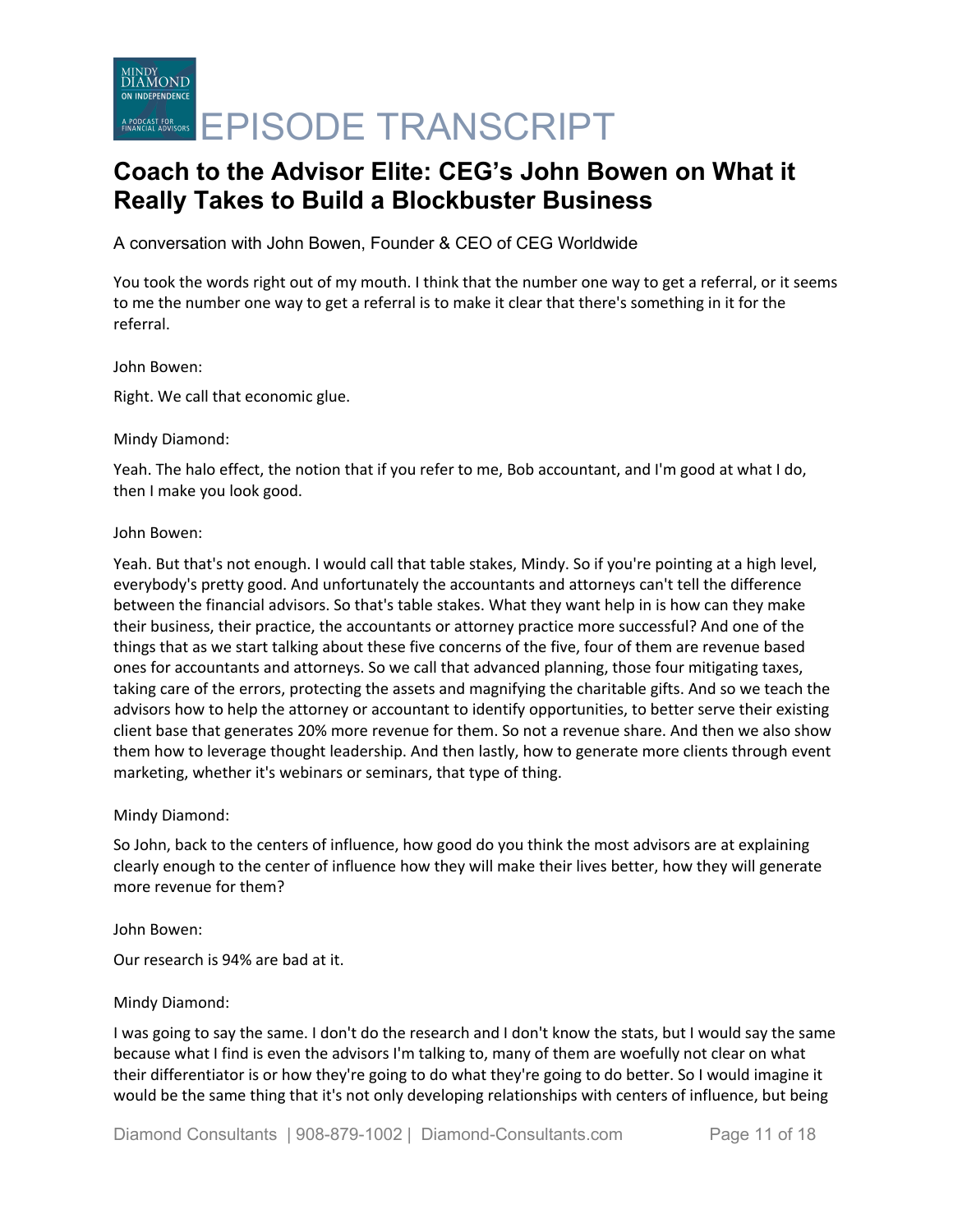MINDY<br>DIAMOND ON INDEPENDENCE ACREARISTERS ON EPISODE TRANSCRIPT

# **Coach to the Advisor Elite: CEG's John Bowen on What it Really Takes to Build a Blockbuster Business**

A conversation with John Bowen, Founder & CEO of CEG Worldwide

really good at letting the center of influence know how you're going to help them to make more money as well.

### John Bowen:

Yeah, it's totally Mindy. It's funny when we do the research and we ask the advisors do they know centers of influence accountants, attorney, investment bankers on and on, the people they already have as clients, do they know them? It's always in the 90%, they all know these people already. And some have great relationships. I know when I first started the business, I joined the Silicon Valley Capital Club, it was the fancy dinner club and I would take out attorneys and accountants.

#### John Bowen:

And I'd be so excited in the meeting and we'd talk about how we're going to take care of each other and work together and all that and the bill would come, I'd pick it up. And I'd go back to my two partners, we're doing high fives. I'm waiting by the phone for it to happen, nothing happens. I'd refer some business and nothing happened and maybe a little here and there. And then when I started focusing on helping them grow their business, this whole thing, I don't know how you feel. I love when people are helping me be more successful and this is the magic of life. And that creates that economic glue it's long term.

### Mindy Diamond:

Yeah. So is it that the billion dollar plus advisors are doing more of prospecting better or developing better relationships with centers of influence and doing thought leadership, creating thought leadership and event marketing more and better than the ones managing a lower AUM? Is there a secret sauce, I guess is what I'm wondering.

#### John Bowen:

They're doing the front stage, so they're becoming the preeminent financial advisor. Well, but they're also doing the backstage. Well, because most advisors, you and I were talking about the accidental CEO, to have a billion or more in assets under management, you got to have a team. If you're the accidental CEO and you don't want to provide any leadership pretty quickly, you have a dysfunctional team and you're not going to get to a billion dollars. And what we find is a lot of advisors they're building good practices, high performing individuals, they're not teams. And boy, that's really frustrating because they're coexisting. And then there's a lot of coaching out there that's going ahead and building a collaborative model of high performance teams. And that's really good, but that's not good enough. And what we're big on is this whole concept of, and this is a secret sauce is co-elevation that everyone on your team is not only committed to the success.

#### John Bowen: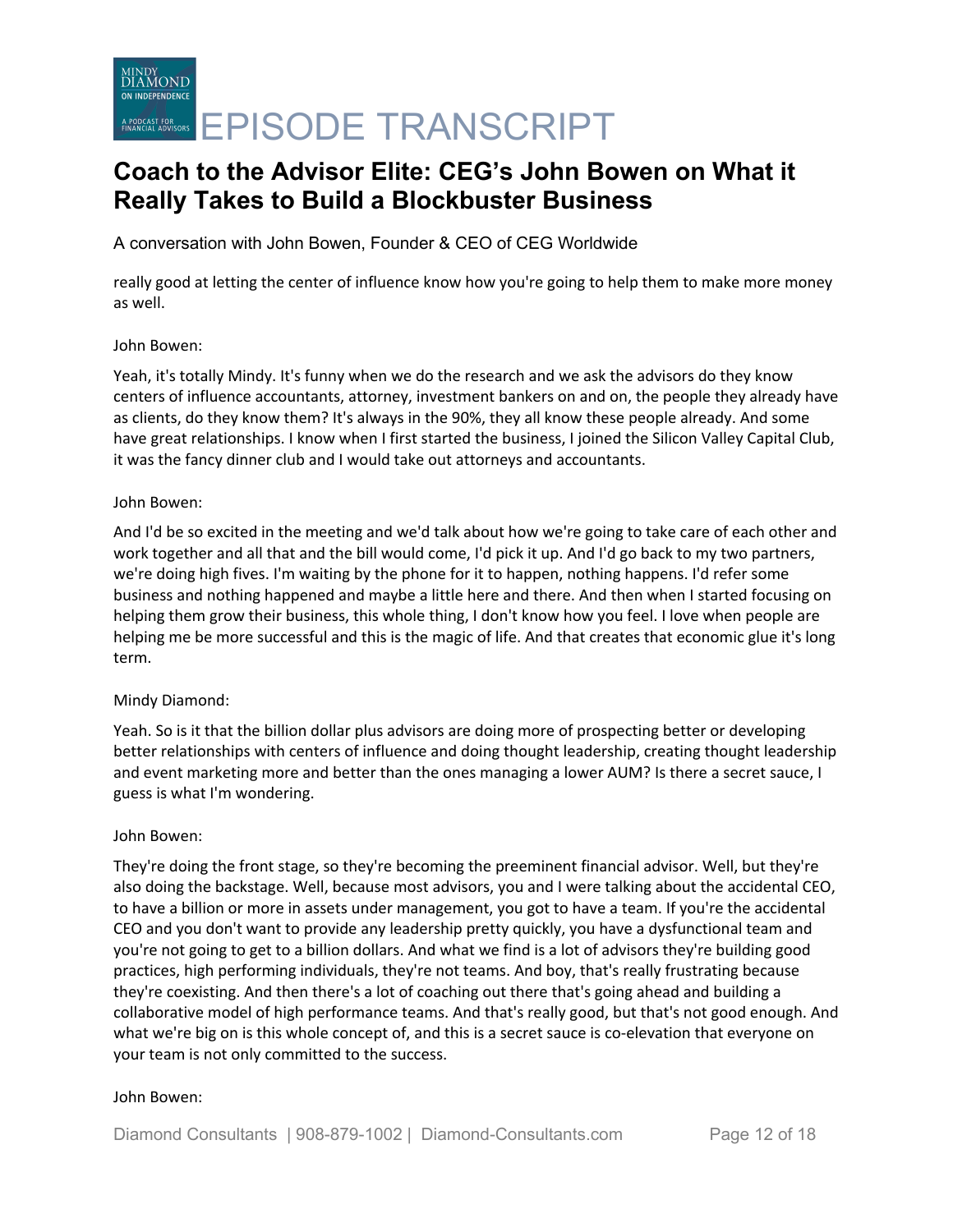A conversation with John Bowen, Founder & CEO of CEG Worldwide

And let's say you're building an amazing life of significance for who you want to be a hero to, but they're also committed to each other's success. So they recognize in their own self-interest by helping other people be even more successful. And when you do that, there's a whole process that happens that it really becomes what I would call you're almost becoming the flow of things. A sports analogy that it just becomes effortless and it's a lot of fun. Every one of your listeners advisors have had been on a great team I hope, whether it's a sports team or business team. And you know when everybody is working together, not only collaborative, but to help each other be successful. The combination of having the right structure going back, so you have clarity of intent, you know what the world class kind experience that's going to make you competitive at everything you do and then you have the marketing systems. You got to have the team to support that.

### Mindy Diamond:

And does a lot of that co-elevation come from compensating your team in the right way, being willing to overpay for good talent?

### John Bowen:

It really isn't, and it's hiring good talent. So it's not all about the compensation and the world's changed a lot. Even the pandemic has made it even more, it's creating the right environment so that you're motivating them. So you're helping them get clear understanding of that self-interest to moving to what we call enlightened self-interest where everybody's aligned. And they have to be aligned with the promise, like in our case at CEG we have a great team. We all know what our value promise is it's helping advisors build amazing lives of significance. And by moving up market, working with fewer but wealthier clients and do it faster and with less effort than they ever thought possible, everyone in our team knows that and they're working toward that. They also committed to lifelong learning because they know they have to raise the bar constantly.

### John Bowen:

Well, this is the same with advisors. They have to have teams that are motivated, they also have to have them engaged. So when you're recruiting, you're recruiting the right people, you're retaining the right people. It's got to be competitive on the comp side, but really the mission is so important now the autonomy, having that flexibility and to have a pathway to grow with the organization. And then it's execution where they know they have, I always love the term quiet confidence, they know they're competitive no matter who they're working with, they have the communication processes. And the big thing is the cadence, they have a series of systems and meetings. So everyone is working together on this co-elevation to deliver an amazing experience.

### Mindy Diamond: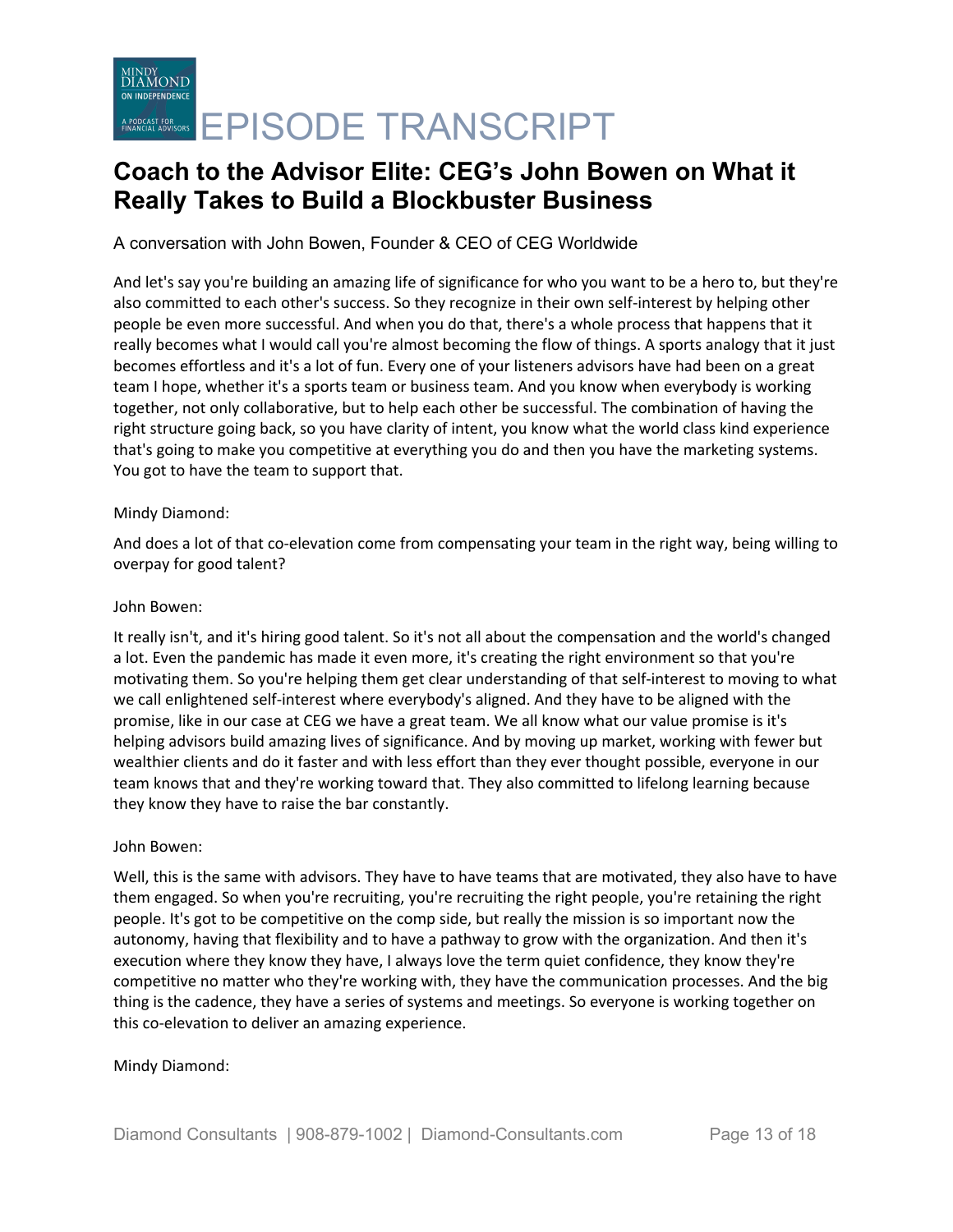A conversation with John Bowen, Founder & CEO of CEG Worldwide

Yeah. I call it everyone doing what's soulful, people feel soulful about the work that they're doing. There's congruence between what's important to them, their goals, their values, and what they're actually doing. Let's pivot for a second to the concept of succession planning. Where and how does the concept of succession planning come into the top advisors and the businesses they build?

John Bowen:

So where is it now or where should it be?

Mindy Diamond:

Probably more where should it be?

#### John Bowen:

Yeah. So it's a very small percentage depending on situations where the succession planning that's really being done in advance. And it's hard Mindy, because this is an industry where if you're running a very successful practice, you're at the elite level, you've got a great business. And particularly if you have a great team, you can do this well into your seventies. And we have coaching clients in their seventies doing this and they're getting better and they're refining. But at the same time, what you want to do is you want to be grooming a team that is capable of really leading the charge. And one of the things I think of at the highest level, we call it think of the military. I was a Navy pilot, I did do one day training with the seals. They were trying to recruit me in and I decided, "No, I'm not a seal."

### John Bowen:

But the idea here is this specialized elite unit. What happens is everyone is capable in that group. And if you're going to play at that level and that's what you should as an advisor, the way I look at it is you should be able to leave your business for 90 days and never communicate and it gets better. That is the measure of doing it. So why wouldn't you want that now versus waiting for when you're going to retire or you're going to have a liquidity event or you're going to sunset. This is where to me, let's do it now where we get the systems in place, we can be competitive and really have a lot of fun. And the fun is not just every once in a while because we're in financial markets they go, "Geez. I'm not sure I want to have fun." Fun includes making a lot of money as well delivering value.

### Mindy Diamond:

Yeah, no doubt. How about your thoughts John, on the industry landscape has expanded a lot. The waterfall of possibilities for every advisor is much more robust than it ever was before. I tell advisors all the time that a decade ago, the choice was binary. If you were an advisor at UBS, the choice was you either moved to Morgan Stanley, Merrill Lynch, Wells Fargo, or you stayed put. And it was the absolute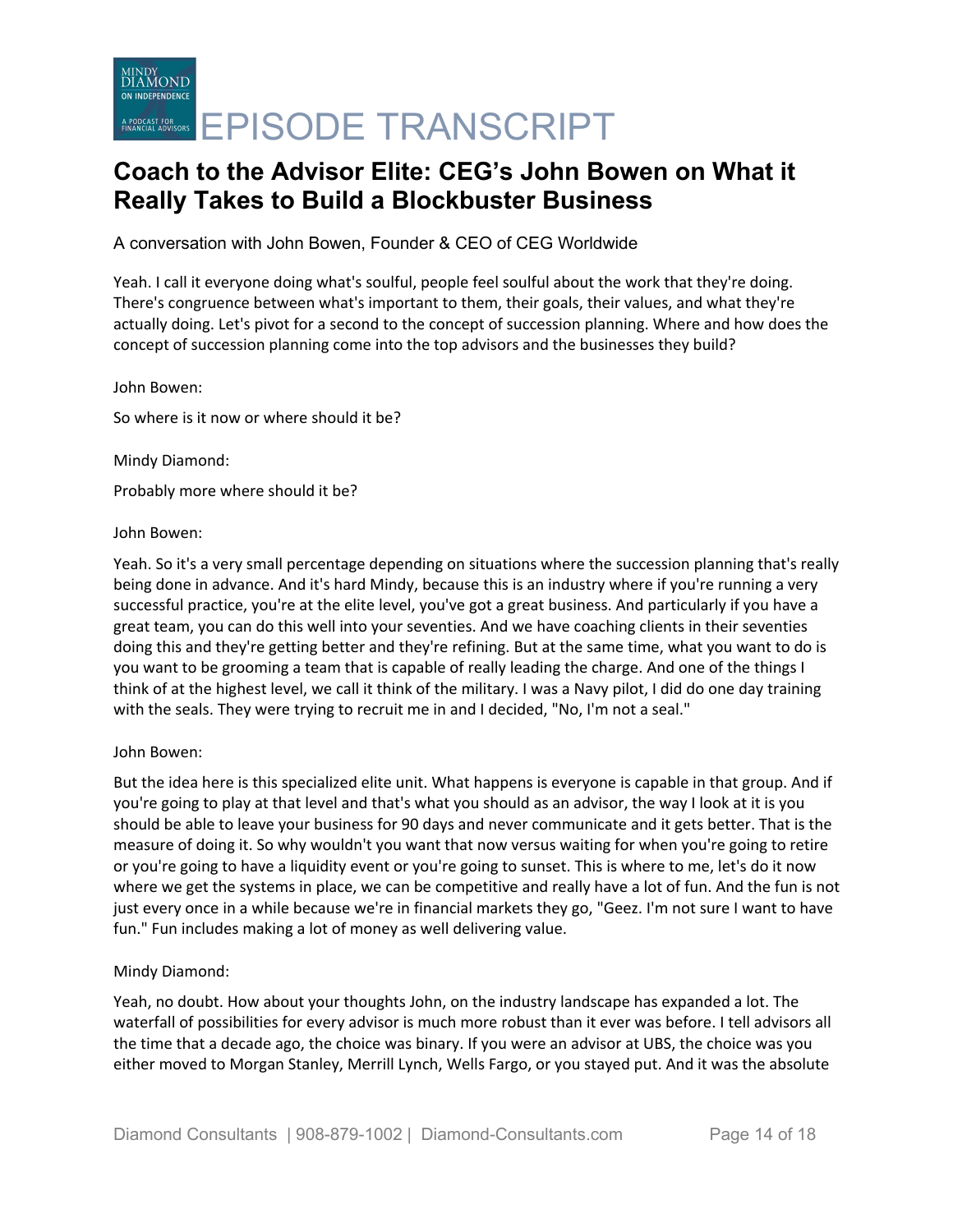A conversation with John Bowen, Founder & CEO of CEG Worldwide

outlier or the guy who had one foot on a banana peel or the advisor who was close to retirement that went independent. It was very rare to see that.

### Mindy Diamond:

But today there's very valid options outside the traditional space. You've got firms like Rockefeller and First Republic, you've got a huge ecosystem born to support the entrepreneurial advisor that wants to go independent. And so making it easier to do so. What are your thoughts on cradle to grave, meaning starting in a trainee program at a firm and retiring with the gold watch through their retirement place program versus making a move at some point in your career? And I don't ask that as a recruiter, by the way, I have no horse race in your answer. I ask that just generally, because it's a question everybody wants to know.

### John Bowen:

I did start at an independent broker dealer and I do have a very nice gold Rolex watch that I got as the number one advisor. But the Apple watch takes much better time, I wear that. But one of the things we want to do is every advisor should create value independent of their strategic partners. You want to have this, that you create value for your clients, the end users, the people that you want to be a hero to. Now in an ideal world, you pick the right strategic partner and you're able to go a full career. And we have a whole bunch of coaching clients that have done that, Mindy, we have some that have switched obviously along the way. This is where I say once a year, take a look strategically. Markets really do work and this is one of the reasons why there are wirehouses.

### John Bowen:

There are big banks, there are the independence, there is the consolidators, there's so many choices out there, but you should be making conscious decisions of where you want to go. But never lose sight of every one of them is competing with working with a wealthy client or most of them are looking to go up market. So to the extent that you can create that value, you have all kinds of options. And that's really where the power is right now. And wealth management is one of the most profitable parts of the financial services industry now. And it's likely to stay there, it's going to be very competitive. I'm in Silicon Valley, there is no shortage of VC backed FinTech trying to do away with financial advisors. At the same time as we move up market in every one of our studies, the affluent they might want you to have an investor in an artificial intelligence company building some of this fin tech stuff too, but they want a real person that's working.

### John Bowen:

Now, the other thing though we talked about the landscape changing there. The other landscape is you and I are not in the same room together, we're not in a studio together. You've got your team producing this and a great team at that. But what we also have is we now are no longer limited geographically who

Diamond Consultants | 908-879-1002 | Diamond-Consultants.com Page 15 of 18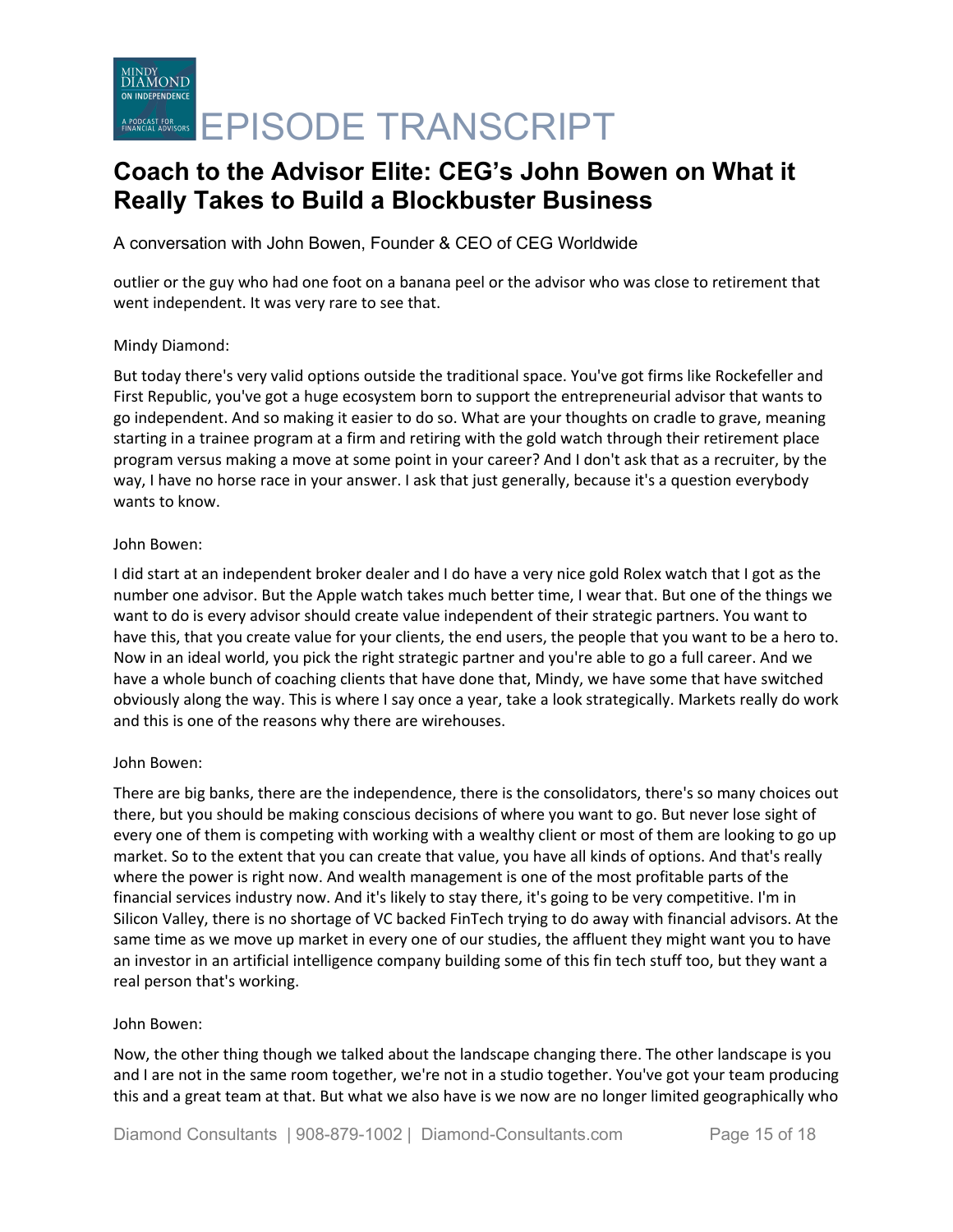## A conversation with John Bowen, Founder & CEO of CEG Worldwide

we're working with. So we have coaching clients who are, whether wirehouse independent or broker dealer, they're in poor communities. I grew up in a small town of 4,000 in upstate New York. I was just talking with my dad and he's wondering about selling his house for \$250,000. I'm in Silicon Valley, there's nothing for \$250,000, a doghouse I'm not sure. But if I were an advisor in that market, I would not be working that market today. We have advisors that have never physically met their clients because of the pandemic that have brought in accounts, not only the \$5 million.

### John Bowen:

I think the largest that I'm aware of is a \$300 million account hitting the books. And I remember in April when we first had the pandemic hit in April of 2020, where one of the advisors picked up a \$15 million account, I was doing office hours and I said, how did it go? Because it was one of the very first and he hadn't met the person. And at the end he asked the client, "What would you like, how can I be a better service?" He goes, "I hope someday I get to meet." That's a whole different thing and this is a real opportunity. I'm in California, Central Valley working in some of the most expensive suburbs of both San Francisco and the San Diego market. Boy, what a new opportunity we all have to reinvent. You can live anywhere, you can work with anyone. The regulatory issues we have to deal with, but boy, talk about freedom.

## Mindy Diamond:

Yeah. So I'm a recruiter and I get paid to move people for a living and I agree with your answer 100%. I think that first of all, there is no greater career than wealth management to be a financial advisor. I think that an advisor's power lies in choice. An advisor is empowered when he or she is clear about their goals and is able to live a life of congruence where what they're doing is soulful and they check in with themselves, as you said, once a year to say, am I partnered with the right strategic partner? If yes, then head down pedal to the metal, keep going. If not, there's a world of choice and I need to get educated about what those options are. So I'm with you 100% and it's a great time to be an advisor. Let me ask you about the future, what do you think is coming down the pike? You mentioned a little bit about the role of technology and all of it. So what do you think is coming down the pike for advisors?

### John Bowen:

I think the future is indeed bright. This morning I worked out in virtual reality and we're building out some things in artificial intelligence to support. But there will always be a need at the high level, not mass market, the high level, a need for an advisor to act as a conduit to all these tools. Sometimes we don't realize the value we have from all the experience, this is really confusing. So I'm really excited about it, I would encourage advisors to embrace this. Every one of our coaching clients next month, we're giving them a virtual family office in virtual reality that they can meet their clients, think of the VIP tours from wirehouses.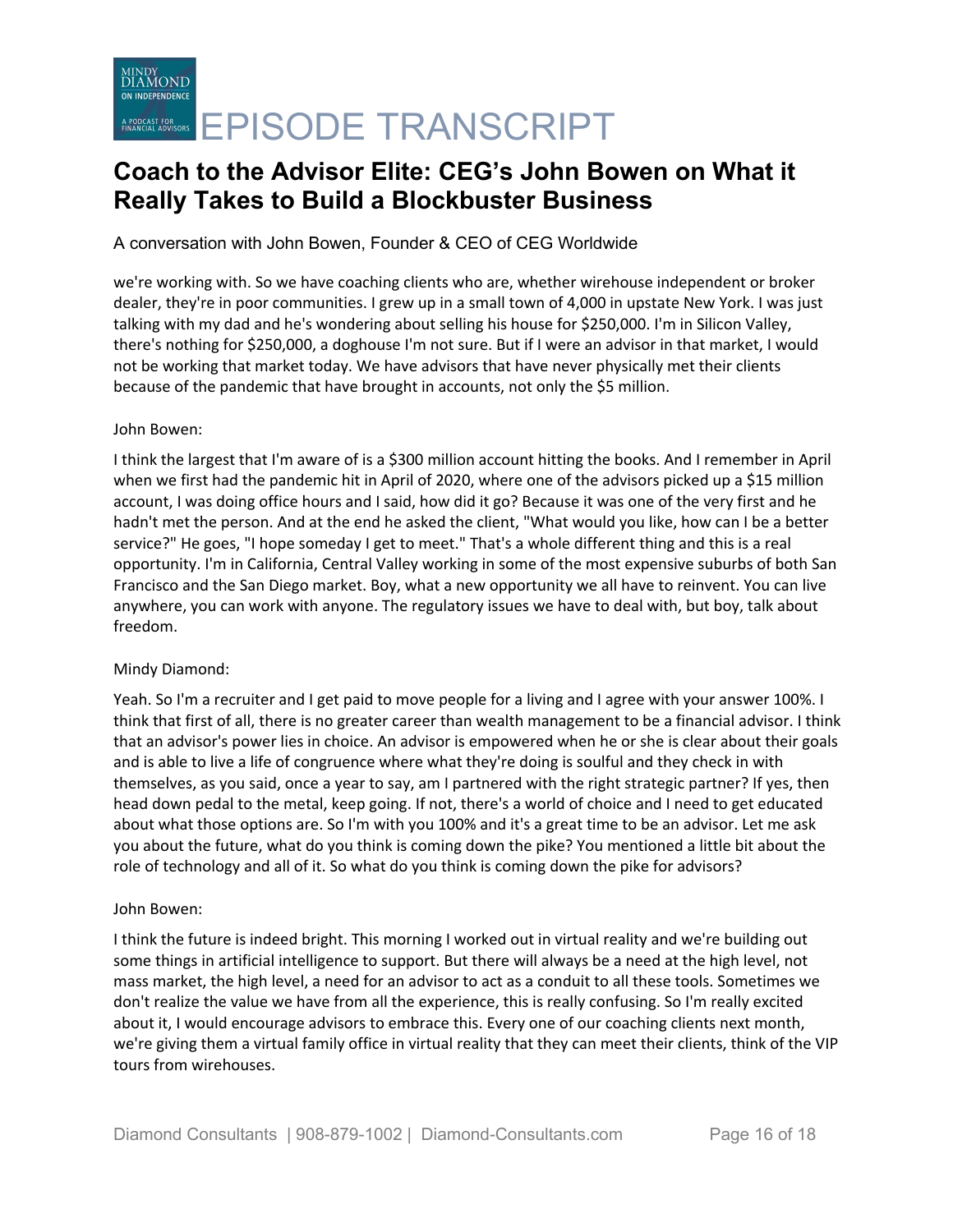A conversation with John Bowen, Founder & CEO of CEG Worldwide

#### John Bowen:

Instead of everybody hopping on a plane, you can just go in and I got to tell you in all our tests, we've taken over a couple hundred advisors, we've taken a lot of professionals, it's amazing what you could do. The same with artificial intelligence, we're just finishing a module on property casualty insurance. Really at the high end most advisors don't deal with it. If all you had to do is get the policies, the decoration pages and send it through a system and it would tell you what you should be looking at and the key concerns, it's huge and that's what's coming.

#### Mindy Diamond:

So John we're bumping up on the hour, but I want to give you a moment for some shameless promotion. I know you're working on some cool programs, so why don't you take a minute and tell us what's in the lab?

#### John Bowen:

Well, shameless promotion is okay if we're helping each other. One of the things that we have and I wanted to give a couple bonuses, Mindy and I were talking and let me put it up on the screen, this page, it's fast track. And the first bonus, I want to make everyone... If you want to take a look at where you are now and where you want to go and do one of those strategies, I've got an unbelievable team that will be happy to do that. And we'll do that complimentary because of the podcast. And we'll take a look at where you are now, where you want to go and the gaps.

### John Bowen:

And if you tell us you want to do it in virtual reality, we'll actually give you an Oculus quest too. This is Facebook now, Meta, and take you through the part of the recommendations and it's pretty amazing. If you don't want to, you don't need to, but I want you to be aware of this. Second bonus I want to share with you is this book. I talked about thought leadership, and this is becoming the expert, the wealthy one. They want to work with experts. So Mindy, if they go to CEGWorldwide.com/diamond, we'll go ahead and have that link available and they can have access to this and only if they watch the whole podcast or listen to the whole podcast.

### Mindy Diamond:

Thank you for that, good. John, this was an absolute delight. You are a wealth of knowledge. I know you will continue to do amazing things for the advisor community. And I'm incredibly grateful for your time and your transparency and your wisdom.

### John Bowen: